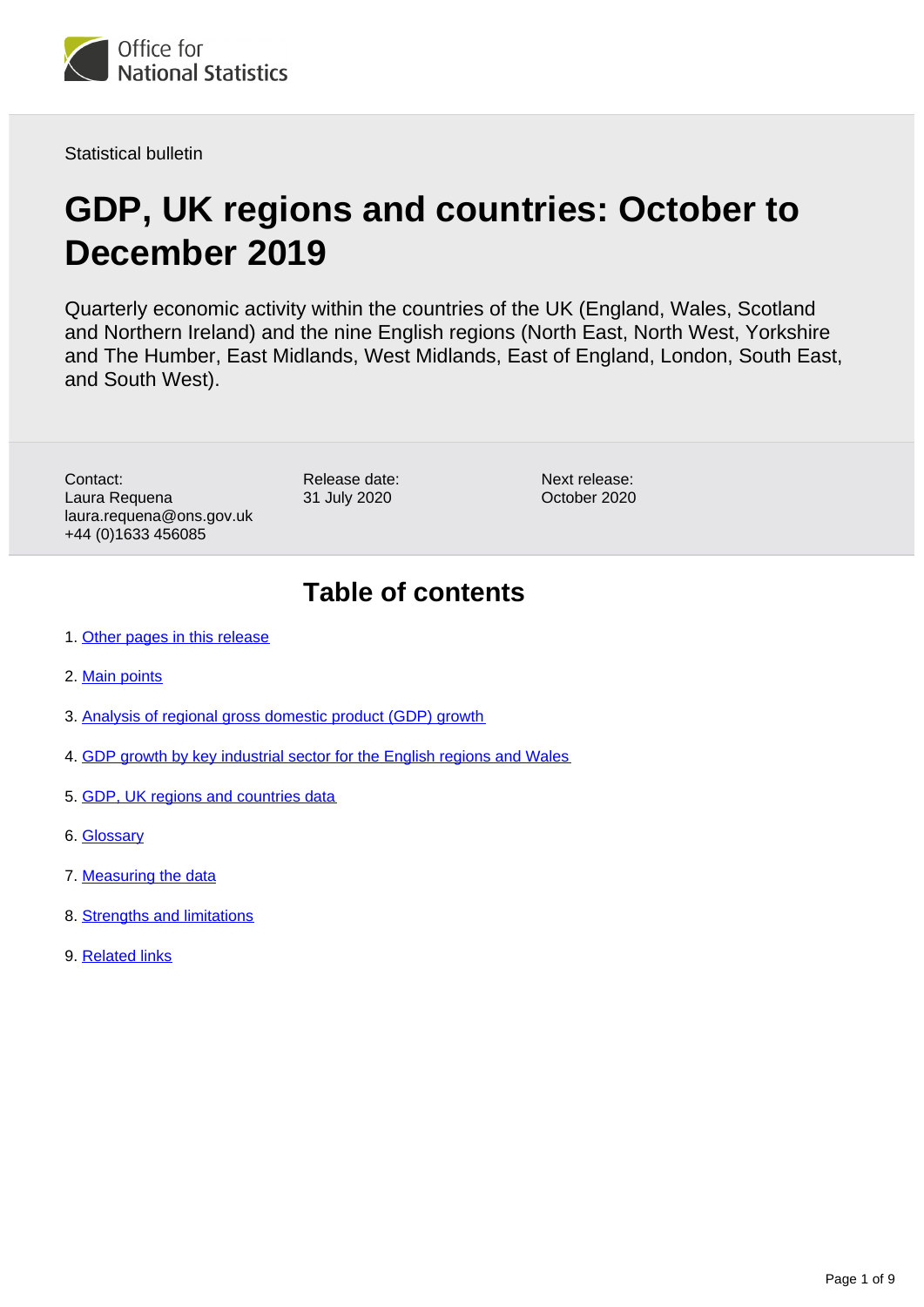## <span id="page-1-0"></span>**1 . Other pages in this release**

- [Methodology](http://www.ons.gov.uk/economy/grossdomesticproductgdp/methodologies/introducinggdpforthecountriesoftheukandtheregionsofengland) used to produce these estimates
- [GDP in Scotland](https://www.gov.scot/publications/gdp-quarterly-national-accounts-for-scotland-2019-q4/), published by the Scottish Government
- **GDP** in Northern Ireland, published by the Northern Ireland Statistics and Research Agency

## <span id="page-1-1"></span>**2 . Main points**

- In Quarter 4 (Oct to Dec) 2019, Scotland and Northern Ireland showed positive growth at 0.2%, while England and Wales showed negative growth at 0.1% and 1.0% respectively.
- Wales' growth in Quarter 4 (Oct to Dec) 2019 was negative 1.0%; this offsets the rise in Quarter 3 (July to Sept) of 0.7%.
- Of the nine English regions, the highest growth in Quarter 4 (Oct to Dec) 2019 was the South West with 0.8%.
- London showed the largest positive growth in gross domestic product (GDP) in Quarter 4 (Oct to Dec) 2019 when compared with the same quarter a year earlier, at 5.0%; this was more than double any other region.
- Estimates for Scotland and Northern Ireland in this release are consistent with those published by the Scottish Government and the Northern Ireland Statistics and Research Agency (NISRA) respectively.
- Data presented for Quarter 1 (Jan to March) 2012 onwards are consistent with the Balanced Regional [Accounts](https://www.ons.gov.uk/releases/regionaleconomicactivitybygrossdomesticproductuk1998to2018) estimates that were published in December 2019.

These estimates are designated as [experimental statistics](https://www.ons.gov.uk/methodology/methodologytopicsandstatisticalconcepts/guidetoexperimentalstatistics) while they are still in development, and should be interpreted with some caution. Regional data can be volatile and quarterly movements should be considered alongside the long term trend. To assist with this, quarter on same quarter a year earlier data are published alongside the latest quarter on quarter estimates.

During the coronavirus (COVID-19) pandemic, we are working to ensure that we continue to publish GDP, UK regions and countries. The data collection for this quarter's publication relates to an earlier time period. We have streamlined our bulletin, however all data will continue to be available in [our regional GDP dataset.](https://www.ons.gov.uk/economy/grossdomesticproductgdp/datasets/quarterlycountryandregionalgdp)

More timely regional estimates for selected variables are available in the latest Coronavirus and the economic [impacts on the UK](https://www.ons.gov.uk/businessindustryandtrade/business/businessservices/bulletins/coronavirusandtheeconomicimpactsontheuk/latest) publication.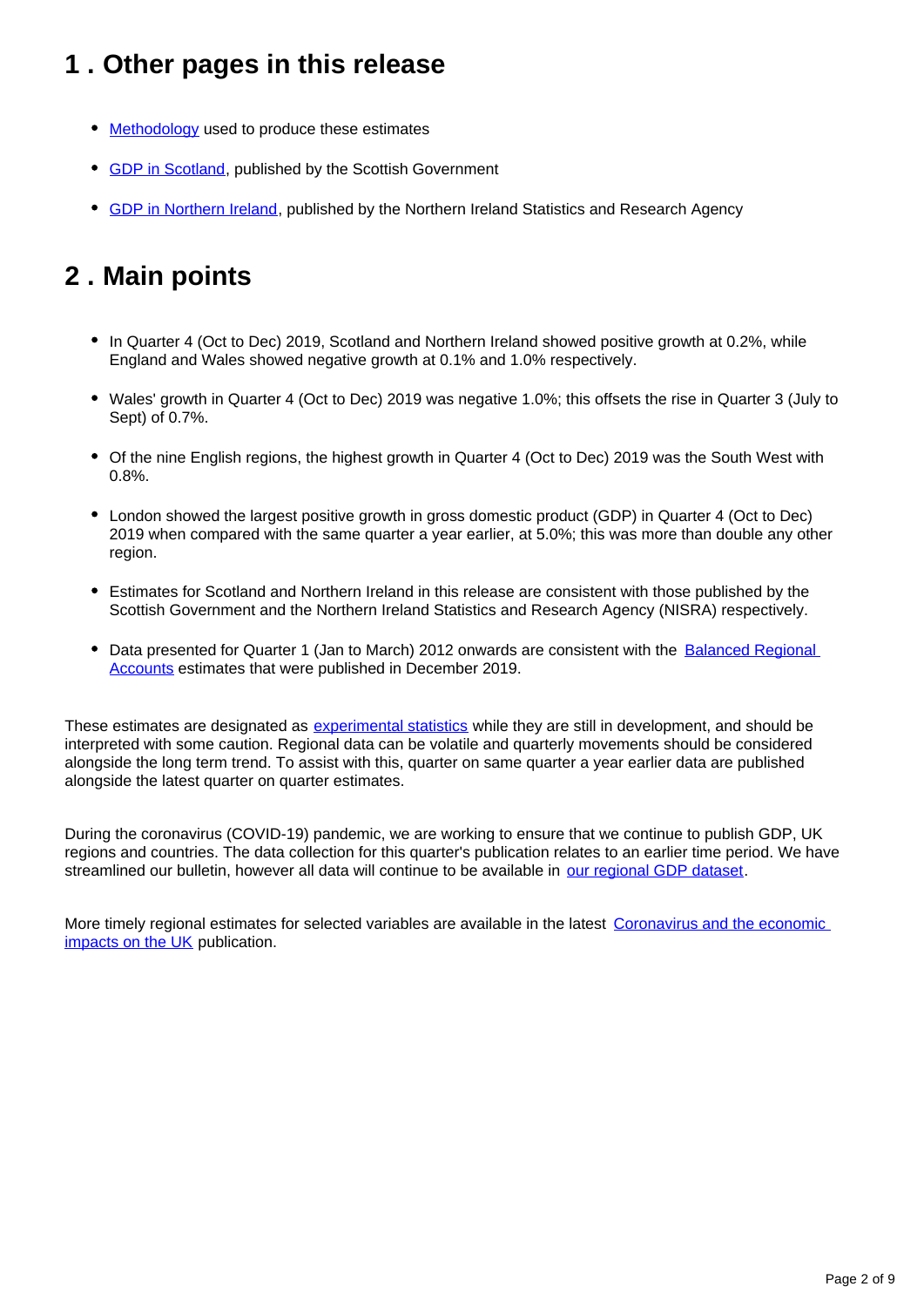## <span id="page-2-0"></span>**3 . Analysis of regional gross domestic product (GDP) growth**

#### **Figure 1: Two out of the four countries in the UK had positive growth for Quarter 4 (Oct to Dec) 2019**

**Seasonally adjusted quarter on quarter GDP growth for the UK and its countries, Quarter 4 (Oct to Dec) 2017 to Quarter 4 (Oct to Dec) 2019**

Figure 1: Two out of the four countries in the UK had positive growth for Quarter 4 (Oct to Dec) 2019

Seasonally adjusted quarter on quarter GDP growth for the UK and its countries, Quarter 4 (Oct to Dec) 2017 to Ouarter 4 (Oct to Dec) 2019



#### **Source: Office for National Statistics – Regional GDP estimate**

#### **Notes:**

1. Q1 refers to Quarter 1 (Jan to Mar), Q2 refers to Quarter 2 (Apr to June), Q3 refers to Quarter 3 (July to Sept), Q4 refers to Quarter 4 (Oct to Dec).

UK gross domestic product (GDP) growth was flat in Quarter 4 (Oct to Dec) 2019. This followed positive growth of 0.5% in Quarter 3 (July to Sept) 2019.

Two of the four countries in the UK (Scotland and Northern Ireland) had positive quarter on quarter growth of 0.2% in Quarter 4 2019. Growth in England was negative, at 0.1% while Wales showed the lowest growth this quarter of negative 1.0%.

More information about the drivers for these changes can be found in the data tables that accompany this publication and the data published by the [Scottish Government](https://www.gov.scot/publications/gdp-quarterly-national-accounts-for-scotland-2019-q4/) and the [Northern Ireland Statistics and Research](https://www.nisra.gov.uk/statistics/economic-output-statistics/ni-composite-economic-index)  [Agency.](https://www.nisra.gov.uk/statistics/economic-output-statistics/ni-composite-economic-index)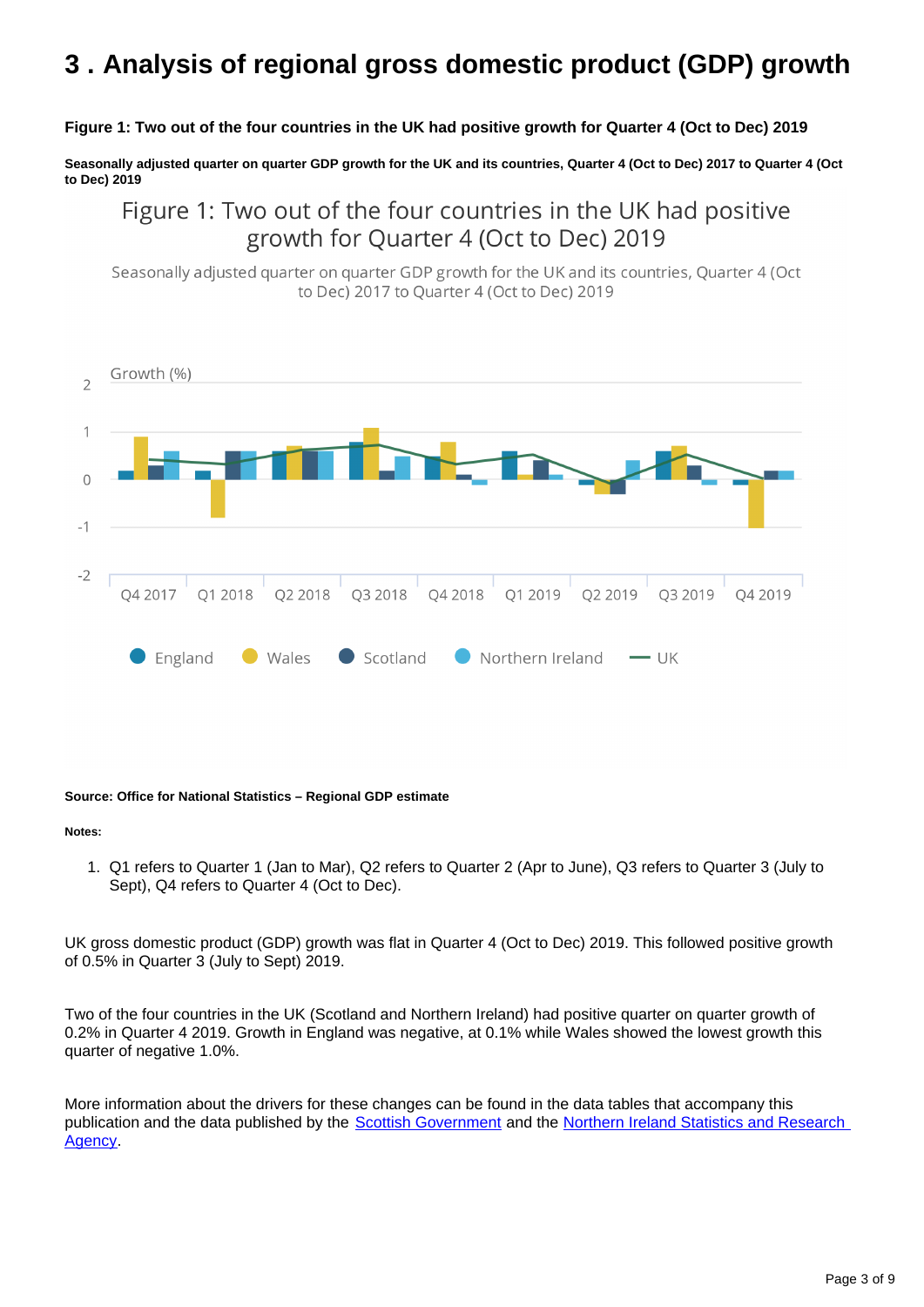#### **Figure 2: Growth in GDP was highest in the South West followed by London and the North West in Quarter 4 (Oct to Dec) 2019**

**Seasonally adjusted quarter on quarter GDP growth for the regions of England and countries of the UK for Quarter 3 (July to Sept) 2019 and Quarter 4 (Oct to Dec) 2019**

Figure 2: Growth in GDP was highest in the South West followed by London and the North West in Quarter 4 (Oct to Dec) 2019

Seasonally adjusted quarter on quarter GDP growth for the regions of England and countries of the UK for Ouarter 3 (July to Sept) 2019 and Ouarter 4 (Oct to Dec) 2019



#### **Source: Office for National Statistics – Regional GDP estimate**

#### **Notes:**

1. Q1 refers to Quarter 1 (Jan to Mar), Q2 refers to Quarter 2 (Apr to June), Q3 refers to Quarter 3 (July to Sept), Q4 refers to Quarter 4 (Oct to Dec).

The South West shows the highest growth in Quarter 4 (Oct to Dec) 2019 at 0.8%, followed by London and the North West at 0.5%. The North East, Yorkshire and The Humber, East Midlands, West Midlands, East of England, South East and Wales all showed negative growth in Quarter 4 (Oct to Dec) 2019.

The following table shows the quarter on quarter growths across the countries and regions in Quarter 4 (Oct to Dec) 2019 and in Quarter 3 (July to Sept) 2019.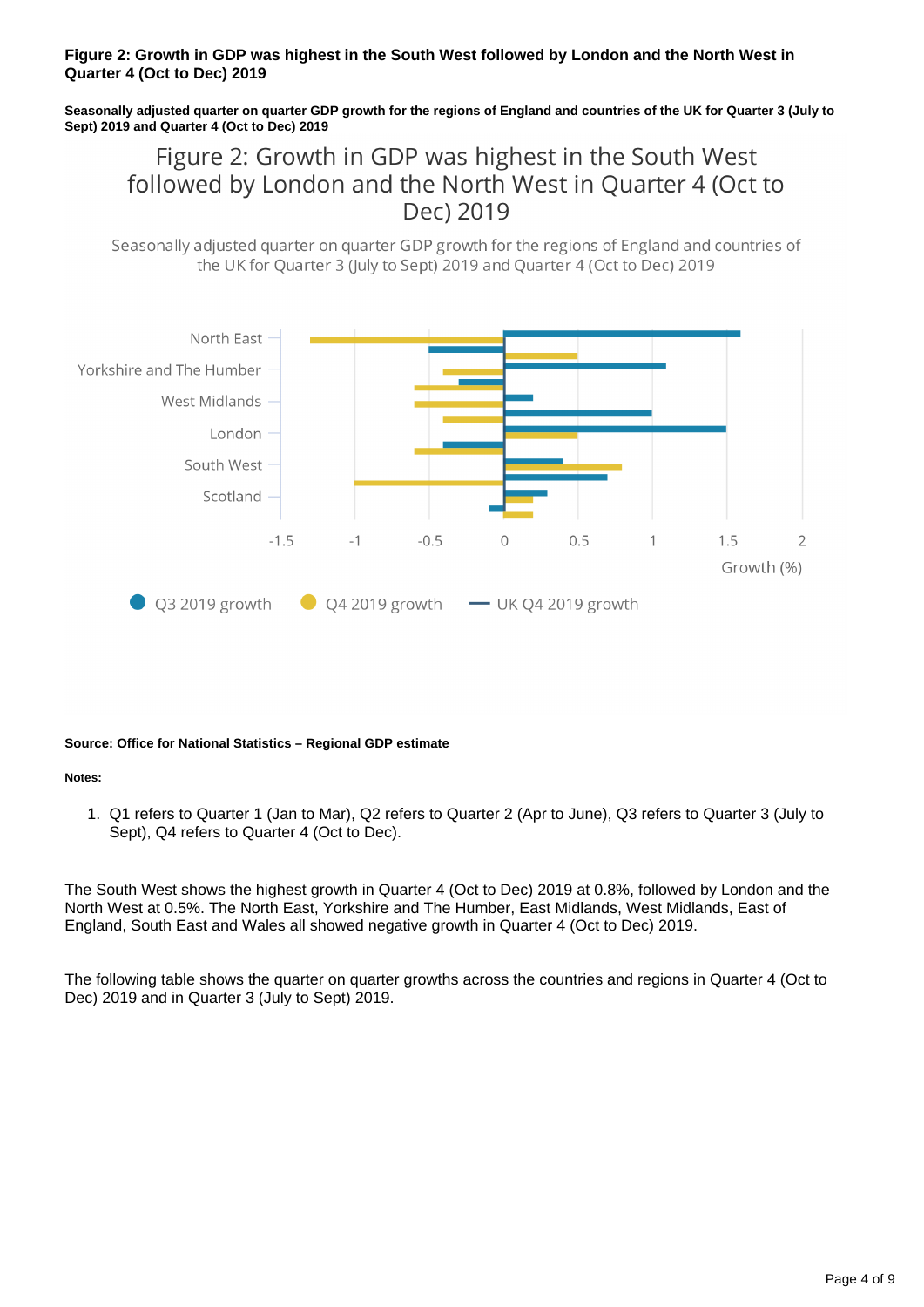Table 1: Seasonally adjusted quarter on quarter percentage growth in the countries and regions of the UK, Quarter 3 (July to Sept) 2019 and Quarter 4 (Oct to Dec) 2019

| <b>Country/Region</b>         | Growth in 2019 Quarter 3 (July to Sept) Growth in 2019 Quarter 4 (Oct to Dec) |         |
|-------------------------------|-------------------------------------------------------------------------------|---------|
| <b>North East</b>             | 1.6%                                                                          | $-1.3%$ |
| <b>North West</b>             | $-0.5%$                                                                       | 0.5%    |
| Yorkshire and The Humber 1.1% |                                                                               | $-0.4%$ |
| <b>East Midlands</b>          | $-0.3%$                                                                       | $-0.6%$ |
| <b>West Midlands</b>          | $0.2\%$                                                                       | $-0.6%$ |
| <b>East of England</b>        | 1.0%                                                                          | $-0.4%$ |
| London                        | 1.5%                                                                          | 0.5%    |
| <b>South East</b>             | $-0.4%$                                                                       | $-0.6%$ |
| <b>South West</b>             | 0.4%                                                                          | 0.8%    |
| <b>England</b>                | 0.6%                                                                          | $-0.1%$ |
| <b>Wales</b>                  | 0.7%                                                                          | $-1.0%$ |
| <b>Scotland</b>               | 0.3%                                                                          | 0.2%    |
| <b>Northern Ireland</b>       | $-0.1%$                                                                       | 0.2%    |
| <b>United Kingdom</b>         | 0.5%                                                                          | 0.0%    |

Source: Office for National Statistics – Regional GDP estimate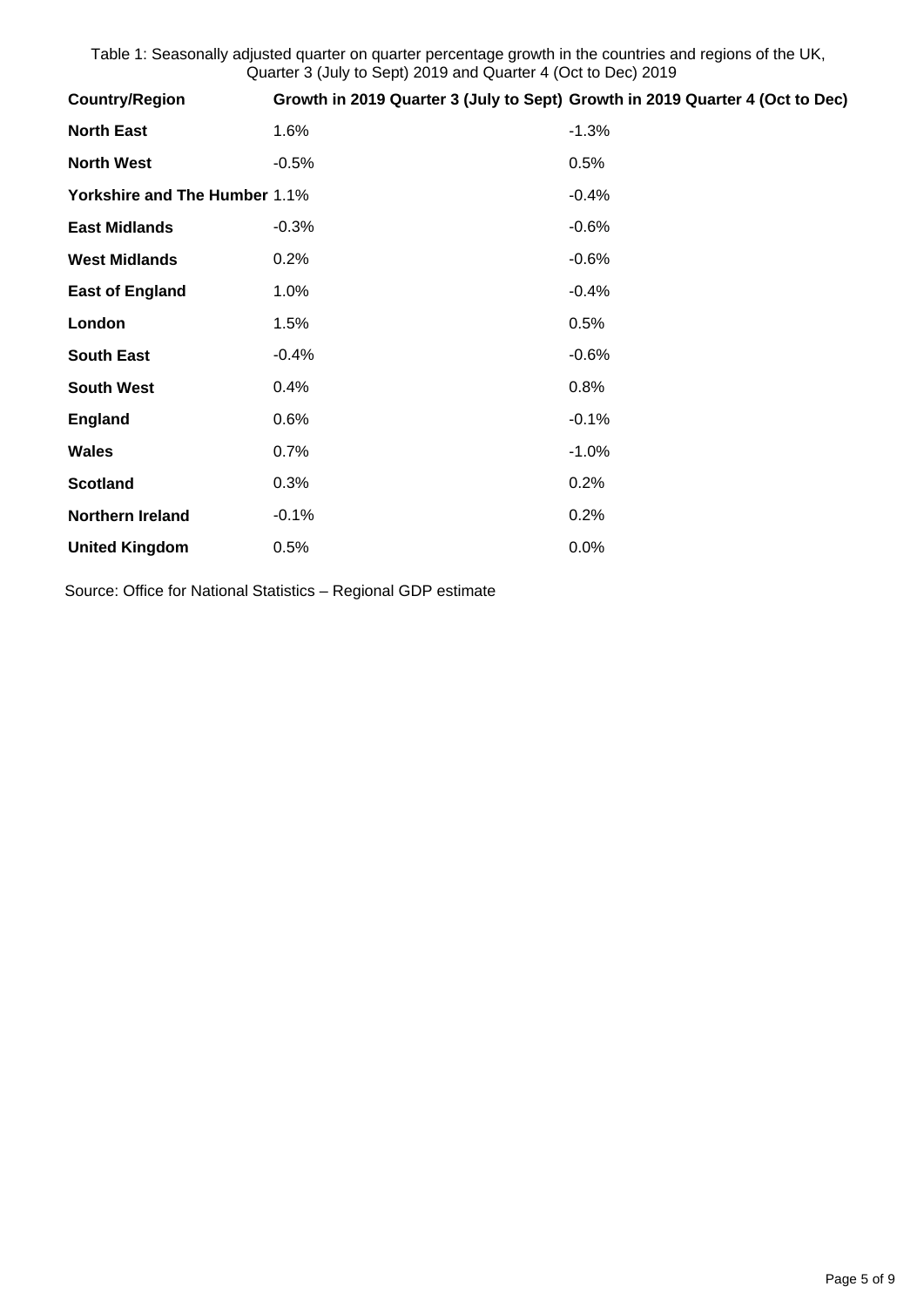#### **Figure 3: London showed the largest positive growth in GDP for Quarter 4 (Oct to Dec) 2019 compared with the same Quarter a year earlier**

**Seasonally adjusted quarter on same quarter a year earlier; GDP growth in the regions of England, Wales, Scotland and Northern Ireland for Quarter 4 (Oct to Dec) 2019**

Figure 3: London showed the largest positive growth in GDP for Quarter 4 (Oct to Dec) 2019 compared with the same Quarter a vear earlier

Seasonally adjusted quarter on same quarter a year earlier; GDP growth in the regions of England, Wales, Scotland and Northern Ireland for Ouarter 4 (Oct to Dec) 2019



#### **Source: Office for National Statistics – Regional GDP estimate**

#### **Notes:**

1. Q4 refers to Quarter 4 (Oct to Dec).

Three regions in the UK had growth in Quarter 4 (Oct to Dec) 2019 above the UK level when compared with the same quarter in 2018. These were London at 5.0%, the South West at 1.1% and Yorkshire and The Humber at 1.0%. Scotland and Northern Ireland fell below the UK level at positive 0.6%.

More information regarding the sub-industries contributing to these quarterly changes can be found in the data tables for Wales, the regions of England and the data published by the [Scottish Government](https://www.gov.scot/publications/gdp-quarterly-national-accounts-for-scotland-2019-q4/) and Northern Ireland [Statistics and Research Agency \(NISRA\).](https://www.nisra.gov.uk/statistics/economic-output-statistics/ni-composite-economic-index)

## <span id="page-5-0"></span>**4 . GDP growth by key industrial sector for the English regions and Wales**

Data for Scotland and Northern Ireland are not shown here as they are published by the Scottish Government and the Northern Ireland Statistics and Research Agency (NISRA).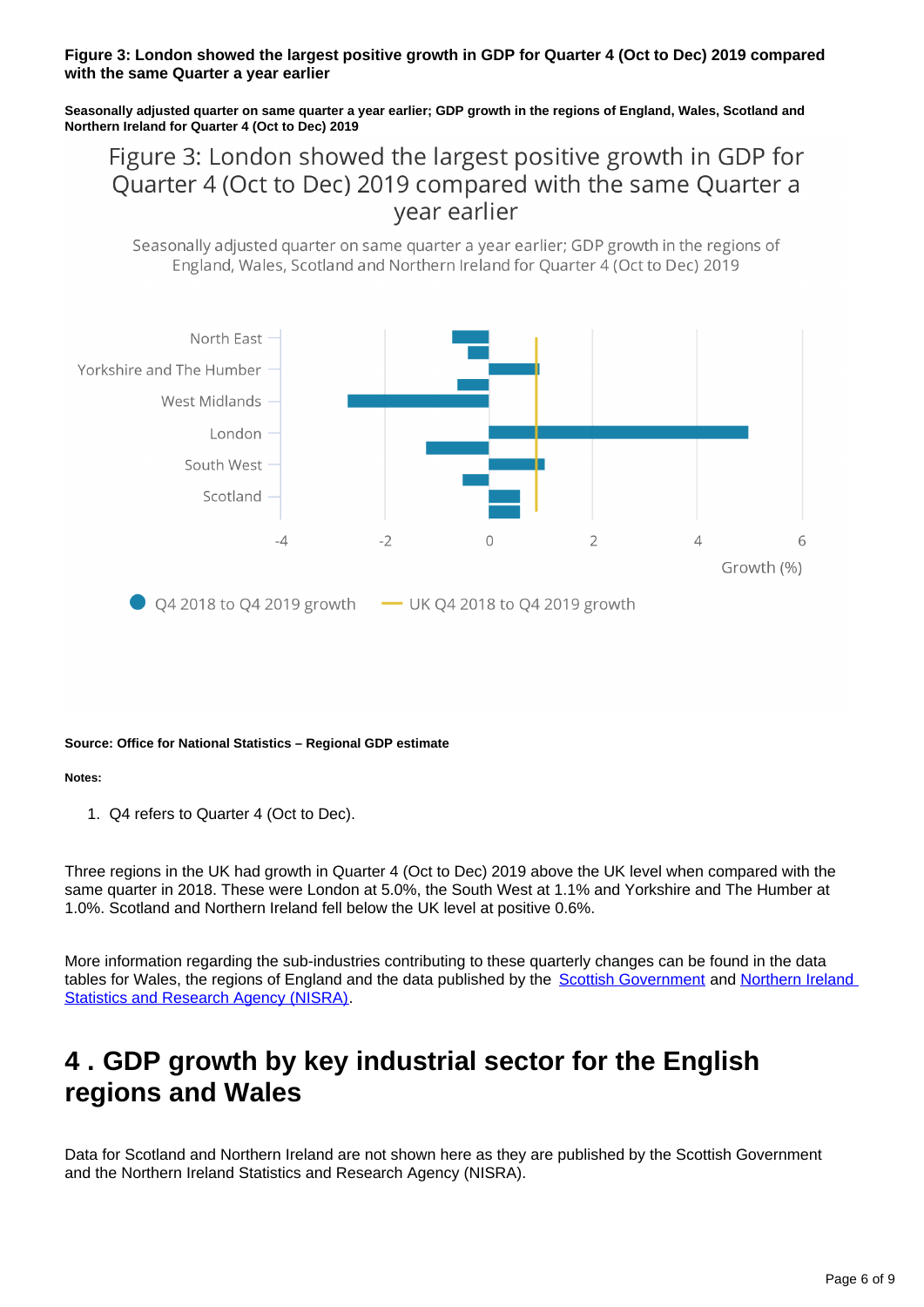#### **Figure 4: Interactive maps by main industrial sector for the English regions and Wales**

Seasonally adjusted quarter on quarter GDP growth for Quarter 4 (Oct to Dec)

#### **Source: Office for National Statistics – Regional GDP estimate**

#### [Download the data](https://www.ons.gov.uk/visualisations/dvc923/map/maps/datadownload.xlsx)

#### **Figure 5: Interactive chart by area for the English regions and Wales**

Seasonally adjusted quarter on quarter GDP growth for Quarter 4 (Oct to Dec)

#### **Source: Office for National Statistics – Regional GDP estimate**

#### [Download the data](https://www.ons.gov.uk/visualisations/dvc923/charts/all/datadownload.xlsx)

#### **Figure 6: Interactive time series charts by main sections for the English regions and Wales**

Seasonally adjusted quarter on quarter GDP growth, Quarter 4 (Oct to Dec) 2017 to Quarter 4 2019 Quarter 4 (Oct to Dec)

#### **Source: Office for National Statistics – Regional GDP estimate**

#### [Download the data](https://www.ons.gov.uk/visualisations/dvc923/multiline/ind_region/datadownload.xlsx)

More detail about the growth in GDP in each region can be found in [our regional GDP dataset.](https://www.ons.gov.uk/economy/grossdomesticproductgdp/datasets/quarterlycountryandregionalgdp)

These estimates are calculated based on site-level (local unit) activity. Industry movements may differ to those at the national level, which are based on overall (reporting unit) business activity.

### <span id="page-6-0"></span>**5 . GDP, UK regions and countries data**

[Quarterly country and regional GDP](https://publishing.ons.gov.uk/economy/grossdomesticproductgdp/datasets/quarterlycountryandregionalgdp)

Dataset | Released on 31 July 2020

Quarterly economic activity within Wales and the nine English regions (North East, North West, Yorkshire and The Humber, East Midlands, West Midlands, East of England, London, South East, and South West).

### <span id="page-6-1"></span>**6 . Glossary**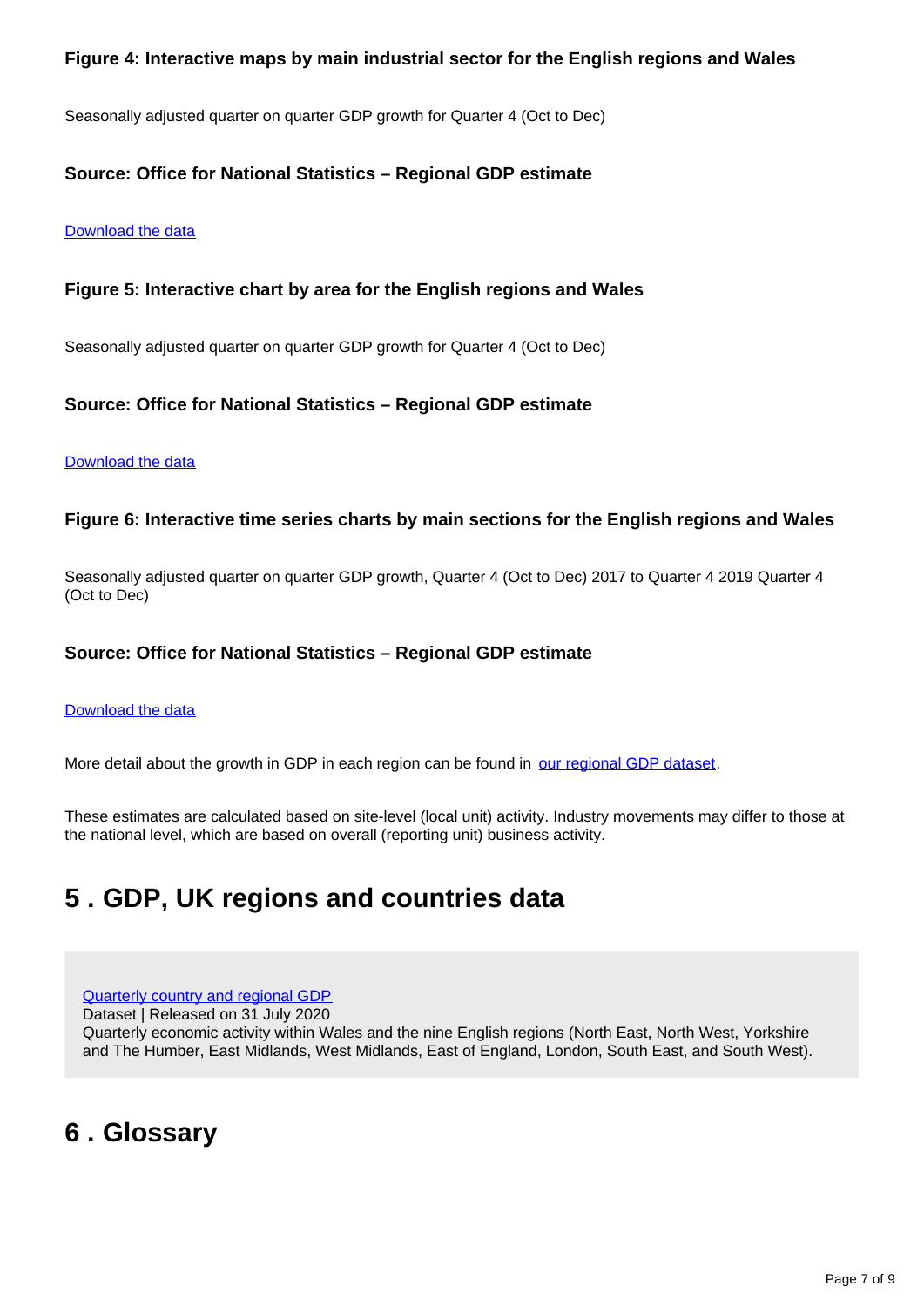### **GDP**

Gross domestic product (GDP) measures the value of goods and services produced in the UK. It estimates the size of and growth in the economy.

### **Production**

Production is the process of combining various materials or other inputs in order to generate a product for consumption. It includes output in the manufacturing (the largest component of production), mining and quarrying, energy supply, and water supply and waste management industries.

### **Services**

Services are activities that people, or businesses provide for a consumer or other businesses. The main components of the service industries are: wholesale and retail; hotels and restaurants; transport, storage and communication; business services and finance; and government and other services.

### <span id="page-7-0"></span>**7 . Measuring the data**

The main data for these estimates is turnover data from approximately 1.9 million VAT returns. Information from the Inter-departmental business register (IDBR) on workplace employment allows us to apportion the VAT turnover for each business based on their employment share within a region. The quality assurance of [administrative data \(QAAD\) report for VAT data](https://www.ons.gov.uk/economy/economicoutputandproductivity/output/methodologies/qualityassuranceofadministrativedataqaadreportforvalueaddedtaxturnoverdata) is available.

Other volume measure data are used where appropriate, or where VAT data has insufficient coverage. A full list of other data sources is included in the [methodology article.](https://www.ons.gov.uk/economy/grossdomesticproductgdp/methodologies/introducinggdpforthecountriesoftheukandtheregionsofengland)

A [detailed analysis](https://www.ons.gov.uk/economy/nationalaccounts/uksectoraccounts/compendium/economicreview/october2019) of these new data was published in the Economic Review on 21 October 2019.

This publication includes a consistent time series of growth rates and indices, back to 2012. These are consistent with the [Balanced Regional Accounts](https://www.ons.gov.uk/releases/regionaleconomicactivitybygrossdomesticproductuk1998to2018) estimates published in December 2019. We use a statistical algorithm to automatically align our datasets to ensure consistency. Revisions back to 2012 reflect statistical improvements and ongoing changes to methods used in compiling these estimates as the ONS develop these experimental [statistics.](https://www.ons.gov.uk/methodology/methodologytopicsandstatisticalconcepts/guidetoexperimentalstatistics)

We welcome feedback and comments on this publication, including on presentation, further development of other data sources.

### <span id="page-7-1"></span>**8 . Strengths and limitations**

These data are designated as [experimental statistics](https://www.ons.gov.uk/methodology/methodologytopicsandstatisticalconcepts/guidetoexperimentalstatistics). These are statistics that are in the testing phase. We will continue to develop these statistics and seek users' views on their uses and needs for these data.

While the data sources and methods used in both our regional and national estimates of GDP are broadly similar, there are some clear differences. For example, in the extent to which VAT data is used in the compilation of these estimates.